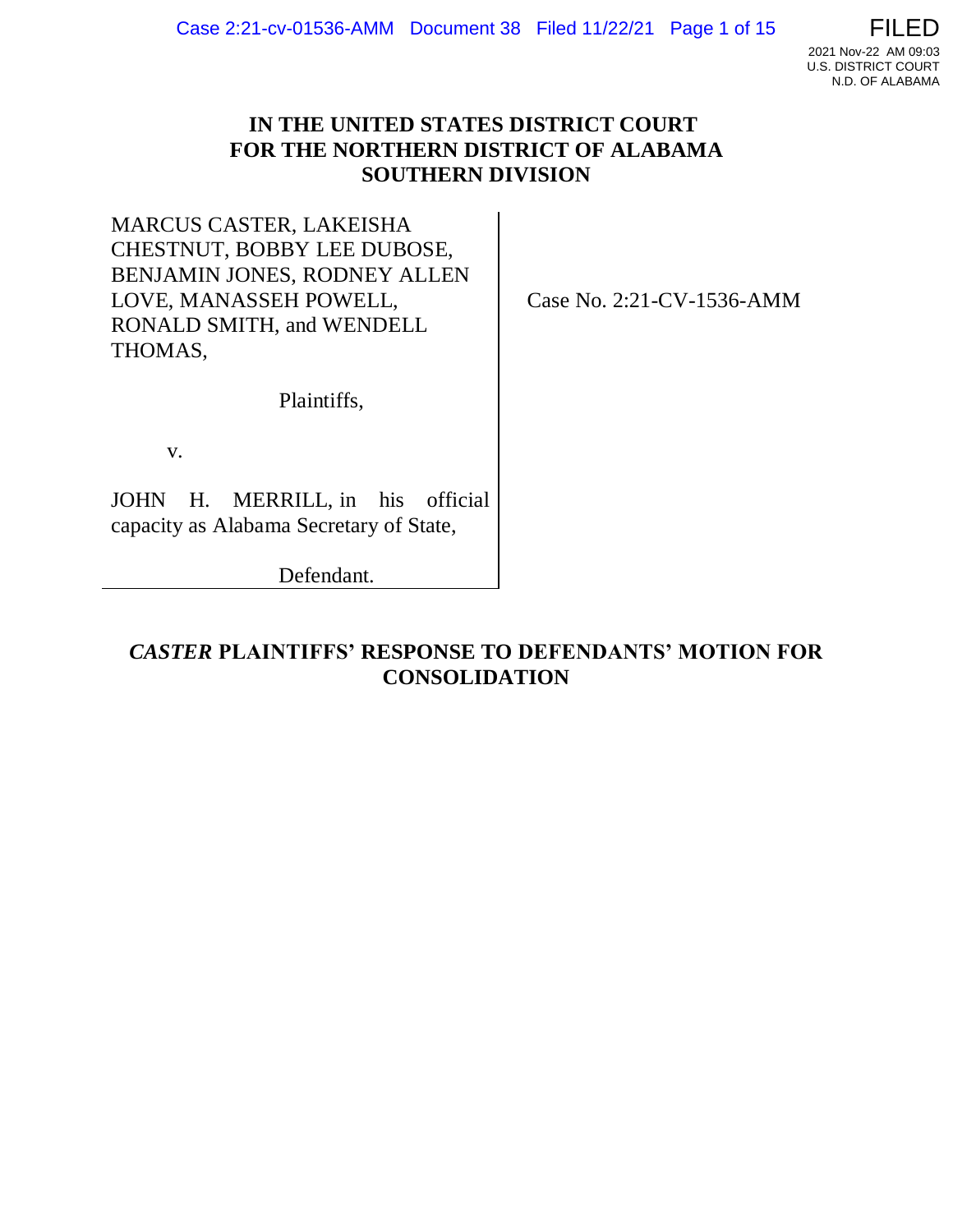### **INTRODUCTION**

Defendants continue to treat two separately filed and distinct claims as similar. The state has filed a motion to consolidate this proceeding ("*Caster*") with the *Singleton* three-judge proceeding. For the reasons explained below, Federal Rule of Civil Procedure 42 simply does not provide for such consolidation as the cases are properly pending before separate courts.

On November 4, 2021, moments after Alabama enacted its new congressional map, Plaintiffs filed a complaint in this Court challenging that map, HB 1, on the grounds that it strategically cracks and packs Alabama's Black communities, confining Black voting power to a single majority-Black district in violation of Section 2 of the Voting Rights Act, 52 U.S.C. § 10301. Because Plaintiffs assert only a statutory claim, this case was filed—and remains—before a single district court judge.

In the Northern District of Alabama, a different set of plaintiffs filed a very different challenge to the newly enacted plan. In that case, which bears the caption *Singleton v. Merrill*, No. 2:21-CV-01291-AMM, the plaintiffs allege that the plan is unconstitutional under the Fourteenth and Fifteenth Amendments to the U.S. Constitution because it fails to keep counties whole and was enacted with discriminatory intent. Am. Comp., *Singleton*, ECF No. 15. Because *Singleton* asserts constitutional claims, it is now properly before a three-judge court convened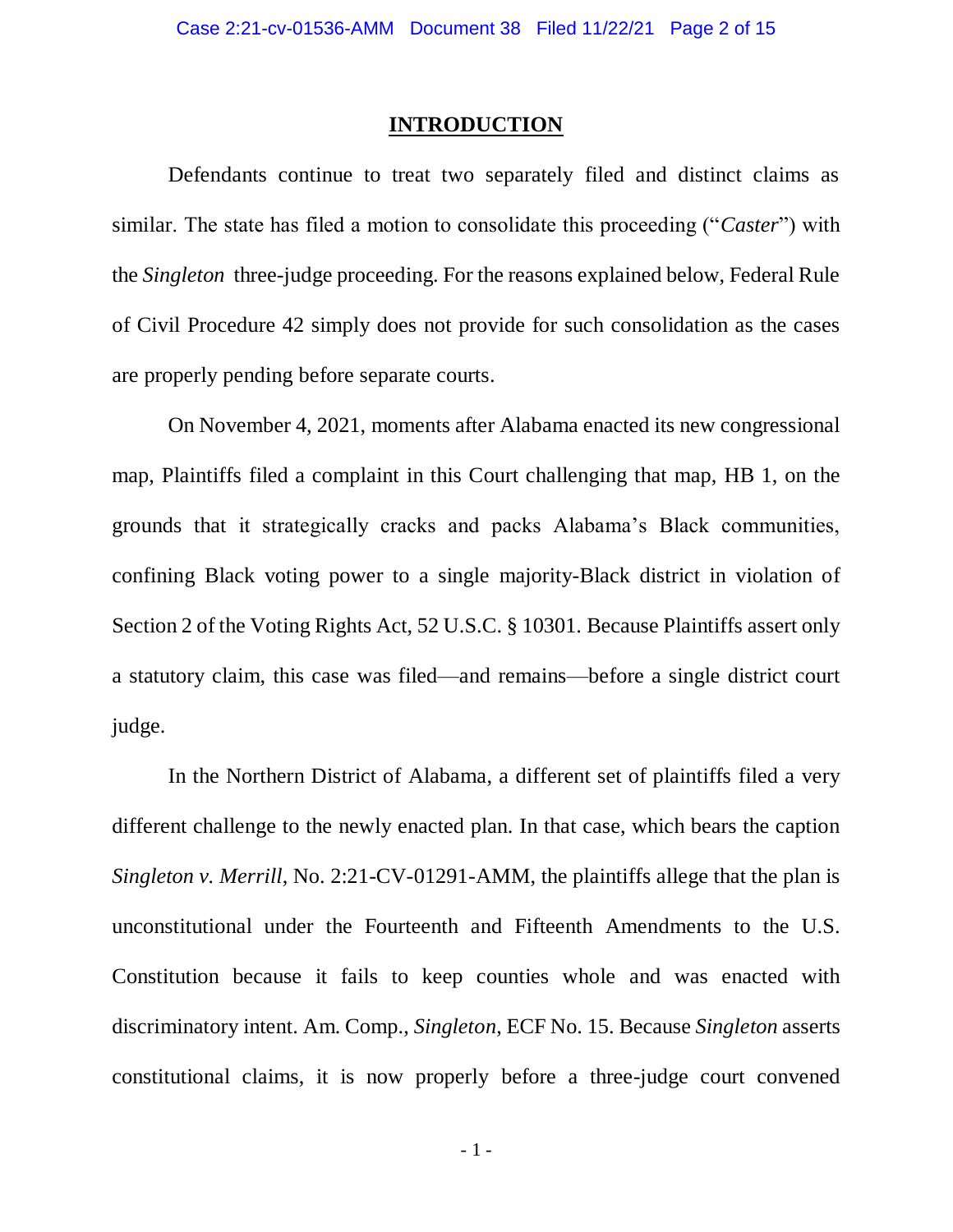pursuant to 28 U.S.C. § 2284(a).

On November 16, 2021, the Middle District of Alabama issued a *sua sponte* order transferring this case ("*Caster*") to the Northern District. Order, *Caster*, ECF No. 30. Defendants subsequently filed a motion in the *Singleton* matter asking the three-judge court in *Singleton* to consolidate the case with *Caster* on the mistaken basis that Rule 42 provides for such consolidation. Mot. to Consolidate Cases, *Singleton*, ECF No. 36. This Court subsequently issued an order granting the *Caster*  plaintiffs until November 22, 2021, to respond to the *Singleton* motion. Mot. Deadline Order, *Caster,* ECF No. 36.

The Court should deny the state's motion to consolidate. *First*, *Caster* cannot be consolidated with *Singleton*. This is because *Singleton*, which brings a claim that arises from the U.S. Constitution itself, must be heard before a "district court of three judges," "convened" pursuant to 28 U.S.C. § 2284(a), while *Caster*, which brings only a statutory claim, falls outside the three-judge court statute. *Second*, even if the cases could be consolidated, efficiency interests still would not justify consolidation because the facts, evidence, witnesses, and arguments in each case will differ materially.

For these reasons, Plaintiffs respectfully request that the Court deny Defendants' motion.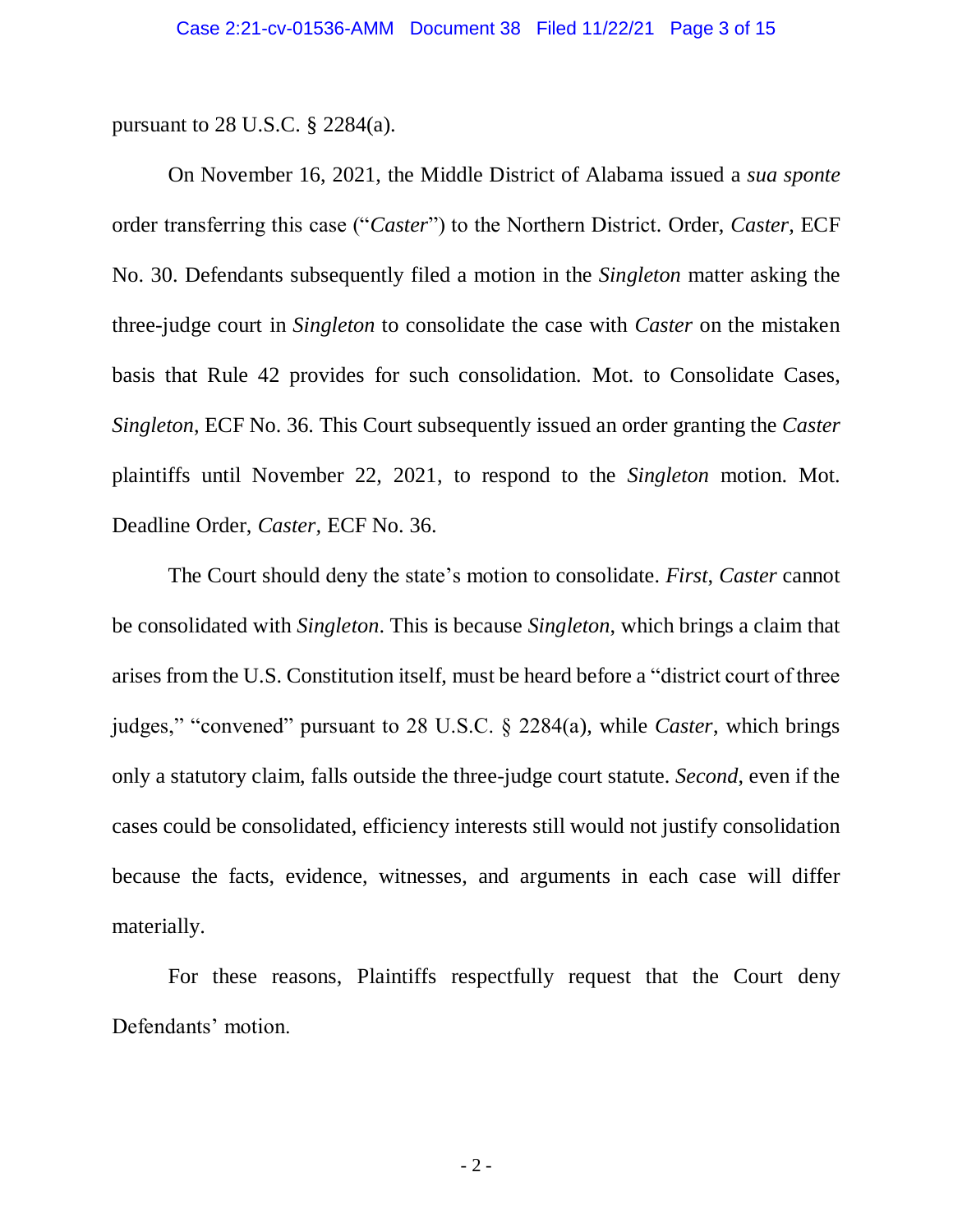#### **LEGAL STANDARD**

Federal Rule of Civil Procedure 42 permits a court to consolidate "actions before the court" that "involve a common question of law or fact." Fed. R. Civ. P. 42(a). Rule 42 allows for consolidation only where two cases are pending before the same court. *Id.*; *see also Swindell-Dressler Corp. v. Dumbauld*, 308 F.2d 267, 273 (3d Cir. 1962).

### **ARGUMENT**

Defendants' motion is fatally flawed. Consolidating *Caster* with *Singleton* is not permissible under Federal Rule of Civil Procedure 42, which requires that two cases reside in the same court before they can be consolidated. While *Caster* is before an ordinary district court, *Singleton* is before a three-judge court constituted under 28 U.S.C. § 2284(a). But even if that were not the case, consolidation would still not be appropriate here where there is almost no overlap between the plaintiffs, facts, evidence, and witnesses related to each case. Indeed, the *Singleton* plaintiffs assert claims entirely distinct from the claim at issue here and therefore consolidation risks prejudicing the *Caster* plaintiffs' claims.

### **I.** *Caster* **cannot be consolidated with** *Singleton***.**

*Caster* and *Singleton* cannot be consolidated because *Singleton* is pending before a special three-judge court with limited jurisdiction, and Rule 42 only permits the joinder of cases pending before the same court.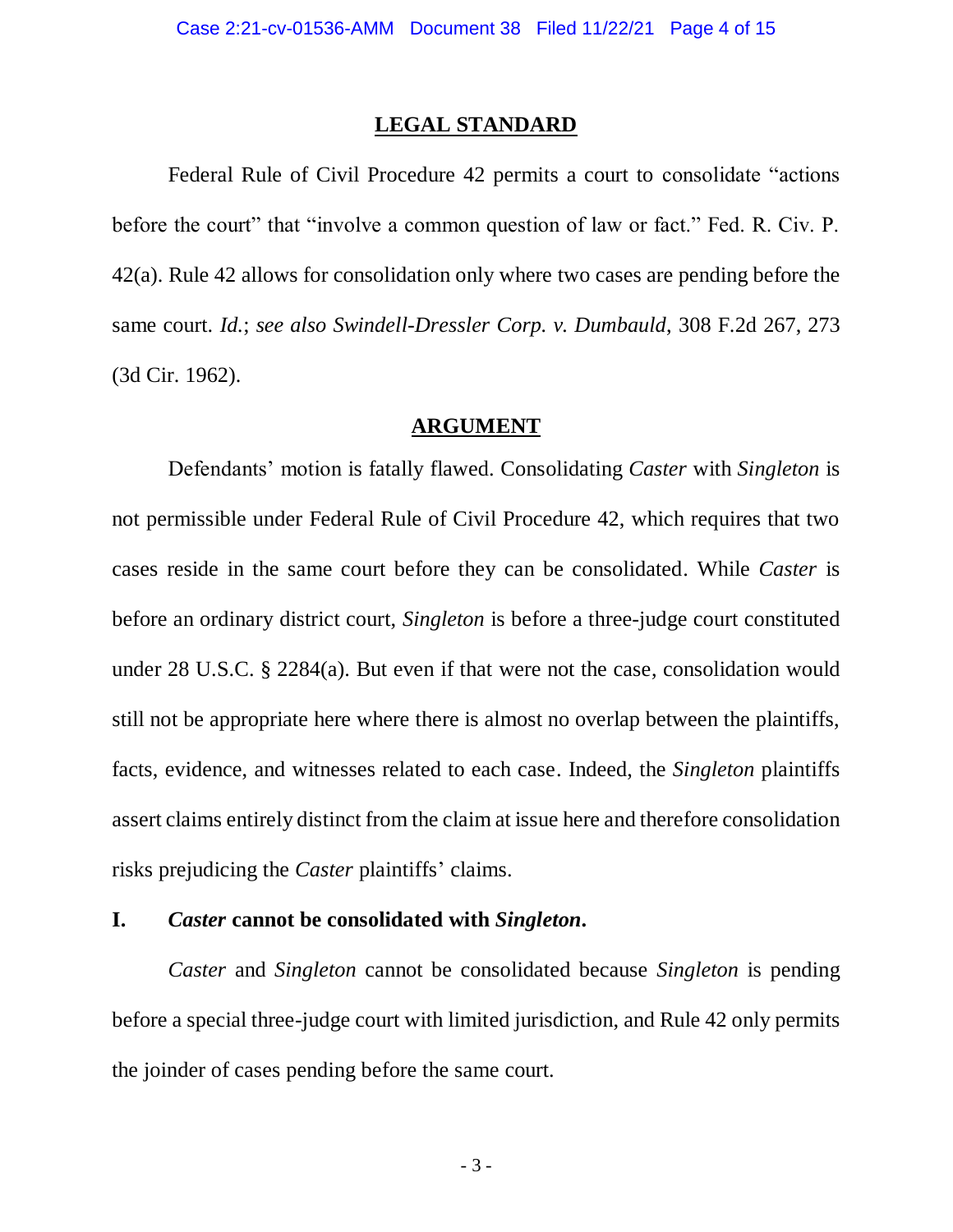### **A. Only cases pending before the same court may be consolidated.**

For two cases to be consolidated under Federal Rule of Civil Procedure 42(a), they must be pending before the same court. "[A] cause of action pending in one jurisdiction cannot be consolidated with a cause of action pending in another jurisdiction. Rule 42(a) . . . will not permit such a course." *Swindell-Dressler Corp.*, 308 F.2d at 273; *see also, e.g.*, *Pigott v. Sanibel Dev., LLC*, 2007 WL 3245019, at \*1 (S.D. Ala. Nov. 1, 2007) (quoting Fed. R. Civ. P. 42(a)) (explaining consolidation is available only "[w]hen actions involving a common question of law or fact are pending before the court").

## **B.** *Singleton* **is properly before a three-judge court convened under § 2284 and** *Caster* **is not.**

The rule against consolidating cases pending before different courts precludes consolidation of *Singleton* and *Caster*. *Singleton* brings constitutional challenges against Alabama's congressional plan, and therefore falls squarely within § 2284's three-judge court provision. *See* 28 U.S.C § 2284(a) ("A district court of three judges shall be convened . . . when an action is filed challenging the constitutionality of the apportionment of congressional districts or the apportionment of any statewide legislative body."). *Caster*, in contrast, brings only a statutory challenge and is properly before an ordinary district court. *Caster* therefore falls outside the scope of § 2284's three-judge court provision, because it does not "challeng[e] the constitutionality of the apportionment of congressional districts." *Id*.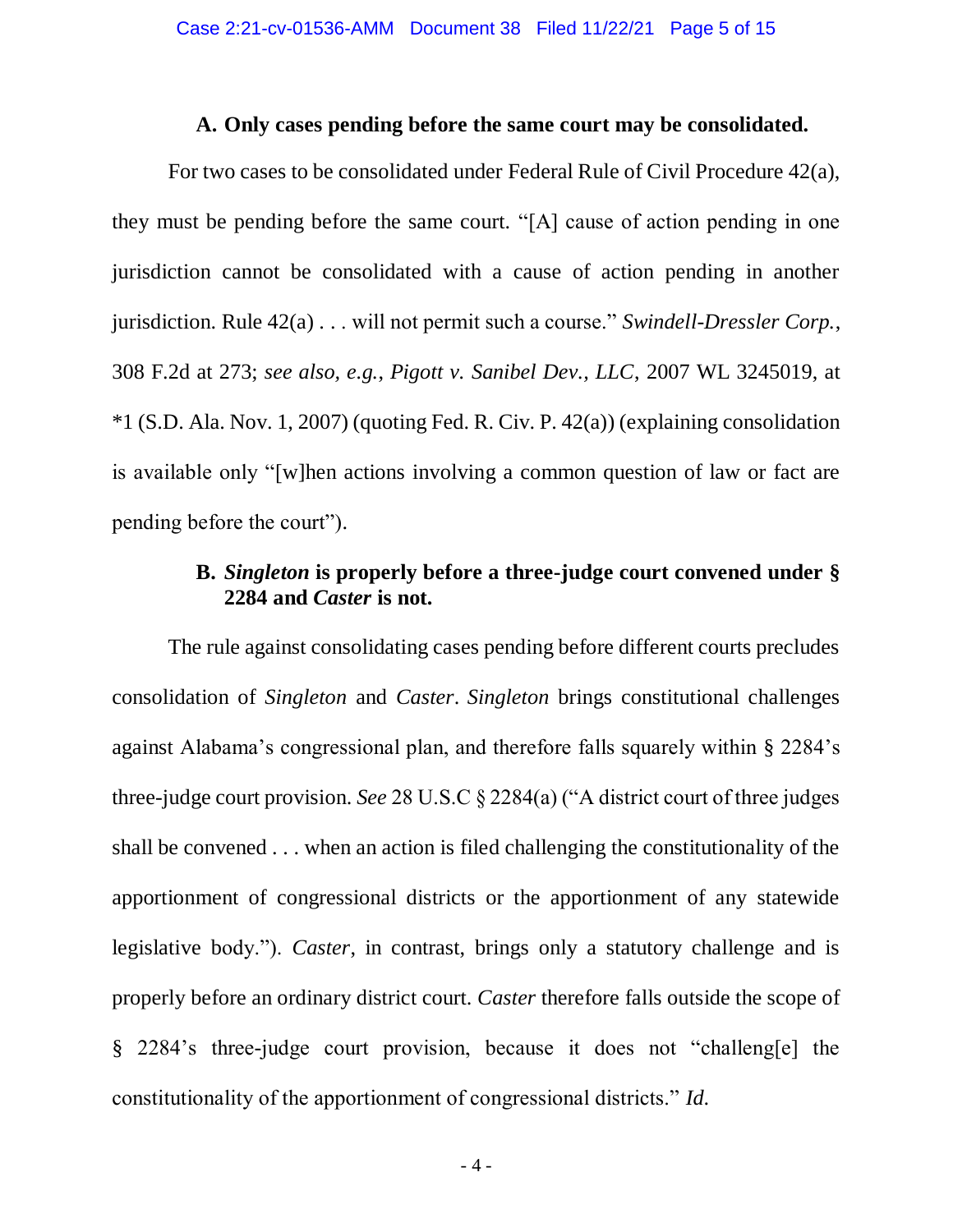Courts across the country have held that wholly statutory challenges to congressional redistricting plans are properly heard by an ordinary district court and do not fall within § 2284's provisions for the convening of a three-judge court. The Northern District of Alabama itself found as much when it rejected the state's request for a three-judge court in a near-identical case challenging the congressional plan under only Section 2 of the Voting Rights Act. *Chestnut v. Merrill*, 356 F. Supp. 3d 1351, 1354 (N.D. Ala. 2019) ("A claim solely alleging a Section 2 violation falls outside a plain reading of § 2284."); *see also Johnson v. Ardoin*, 2019 WL 2329319, at \*3 (M.D. La. May 31, 2019) ("[Section 2284] applies only when the constitutionality of apportionment is being challenged."). Likewise, eleven judges of the Fifth Circuit came to the same conclusion when they addressed this issue, finding that § 2284 does not provide for the convening of a three-judge court to hear purely statutory challenges to congressional maps. *See Thomas v. Reeves*, 961 F.3d 800, 802 (5th Cir. 2020) (en banc) (Costa, J., concurring) (writing on behalf of six judges that § 2284 "require[s] a three-judge court only for constitutional challenges" to both state and federal maps); *id.* at 811 (Willett, J., concurring) (writing on behalf of five judges that although § 2284 may require a three-judge court for statutory challenges to state legislative maps, "only *constitutional* challenges to *federal* maps require three judges").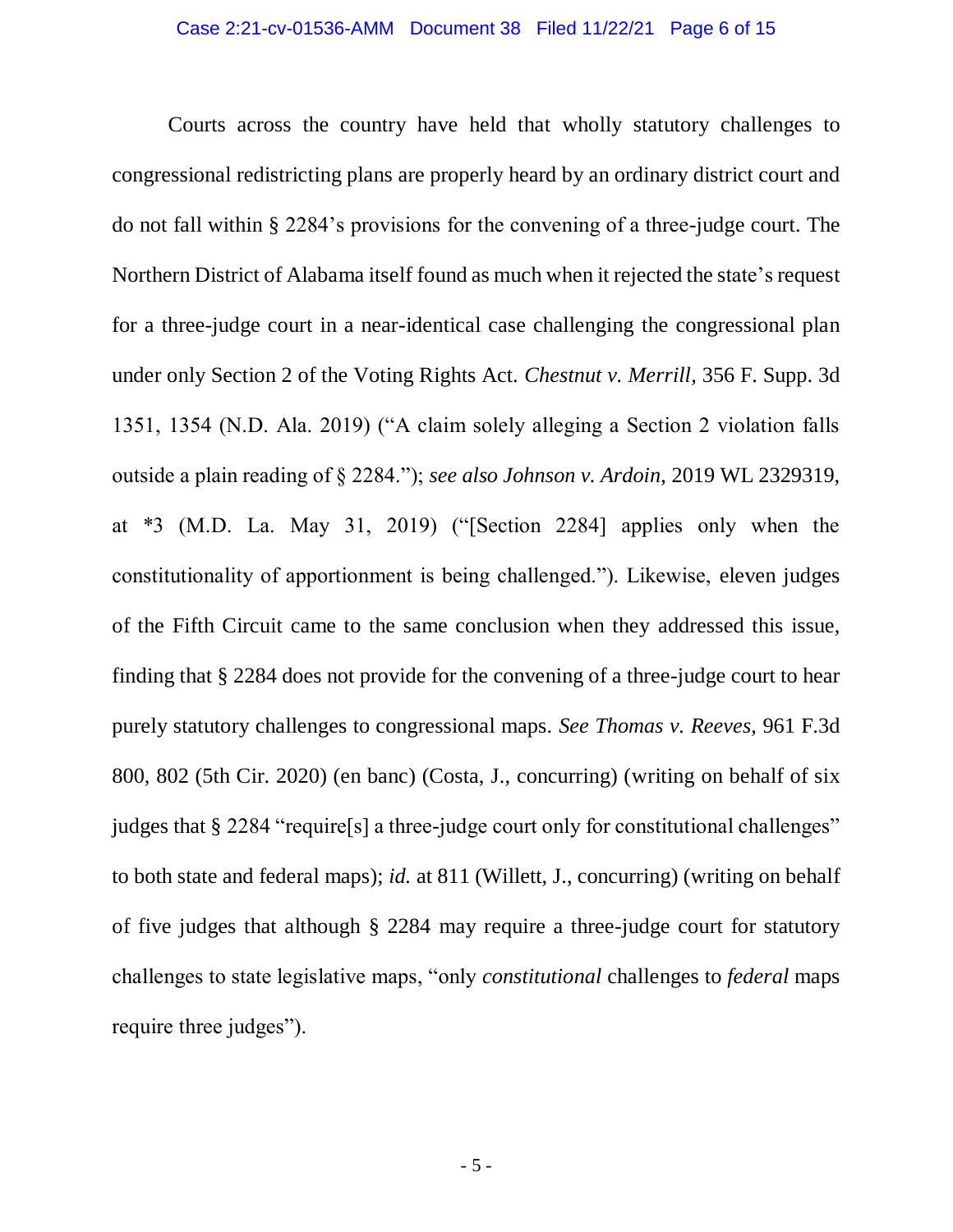Moreover, the limitations on the convening of a three-judge court are jurisdictional. "Within constitutional bounds, Congress decides what cases the federal courts have jurisdiction to consider." *Bowles v. Russell*, 551 U.S. 205, 212 (2007). Statutes "delineating the classes of cases . . . falling within a court's adjudicatory authority" therefore serve as limits on federal courts' "subject-matter jurisdiction." *Kontrick v. Ryan*, 540 U.S. 443, 455 (2004). That is exactly what § 2284 does in specifying which cases a three-judge court may be convened to hear. *See* 28 U.S.C. § 2284(a). As a result, where a case falls outside of § 2284(a), "there is no . . . jurisdiction" to convene a three-judge court to hear the case. *Wilson v. Gooding*, 431 F.2d 855, 858 (5th Cir. 1970); *see also Castañon v. United States*, 444 F. Supp. 3d 118, 128 (D.D.C. 2020) (referring to § 2284 as the three-judge court's "statutory jurisdictional grant"). And this limitation on the court's jurisdiction is closely guarded. "The three-judge district court is . . . an extraordinary court and technical requirements relating to its jurisdiction are to be strictly construed." *Jehovah's Witnesses in State of Wash. v. King Cnty. Hosp.*, 278 F. Supp. 488, 493 (W.D. Wash. 1967), *aff'd*, 390 U.S. 598 (1968); *see also Campos v. City of Hous.*, 968 F.2d 446, 451 (5th Cir. 1992) (explaining that "a three-judge court convened under Section 5" of the VRA and § 2284 "is a court of limited jurisdiction and limited authority"); *Sands v. Wainwright*, 491 F.2d 417, 421 (5th Cir. 1973) (quoting *Phillips v. United States*, 312 U.S. 246, 250 (1941)) (the three-judge court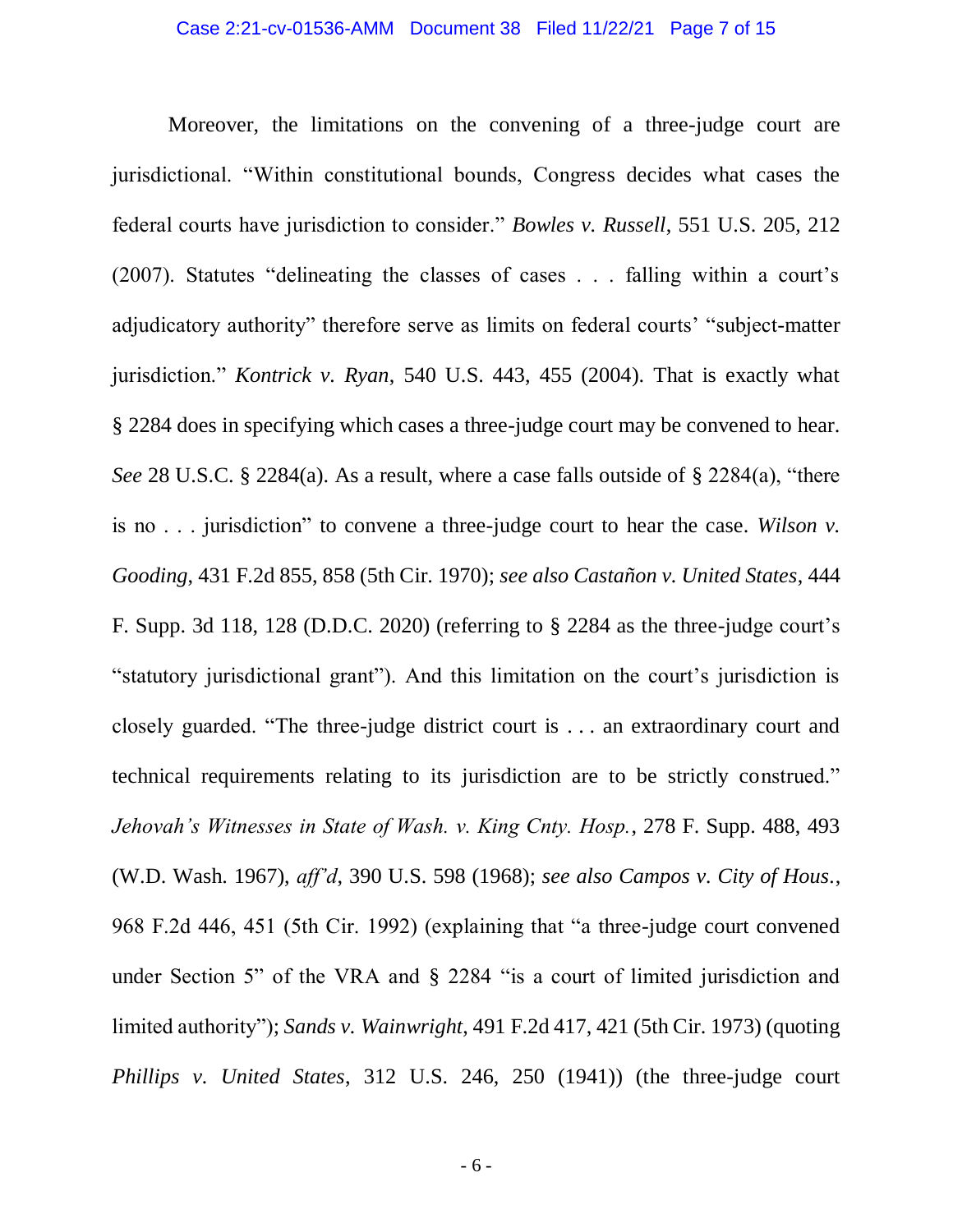#### Case 2:21-cv-01536-AMM Document 38 Filed 11/22/21 Page 8 of 15

requirement is "'a serious drain upon the federal judicial system'" and must "be narrowly construed"). Three-judge courts therefore may be "convened only where compelled by the express terms of the statute." *United States v. Tex.*, 523 F. Supp. 703, 725 (E.D. Tex. 1981). As such, they are to be used "only and strictly as Congress has prescribed." *Nixon v. Richey*, 513 F.2d 430, 446 (D.C. Cir. 1975).

To be sure, once the three-judge court's jurisdiction has been properly invoked in a case, it may be able to "exercise a brand of supplemental jurisdiction" over additional questions in that same case. *See Castañon*, 444 F. Supp. 3d at 128. Section 2284 courts have done so where a single set of plaintiffs brought *both*  constitutional and Section 2 claims in the *same* case. *See, e.g.*, *Armour v. State of Ohio*, 775 F. Supp. 1044, 1046 (N.D. Ohio 1991). But that does not excuse the requirement that there be adequate statutory authority to place the case before the three-judge court in the first instance. Unlike in *Armour*, at issue here is not a single complaint with multiple claims but consolidation of two distinct cases, and *Caster*  brings claims outside the jurisdictional reach of § 2284.

### **C. The three-judge court in** *Singleton* **is a separate, standalone court from the U.S. District Court for the Northern District of Alabama.**

For *Caster* to be consolidated with *Singleton*, it would therefore need to be transferred to the same court that is hearing *Singleton*. That would require transferring *Caster* to the *Singleton* three-judge court, because under a plain reading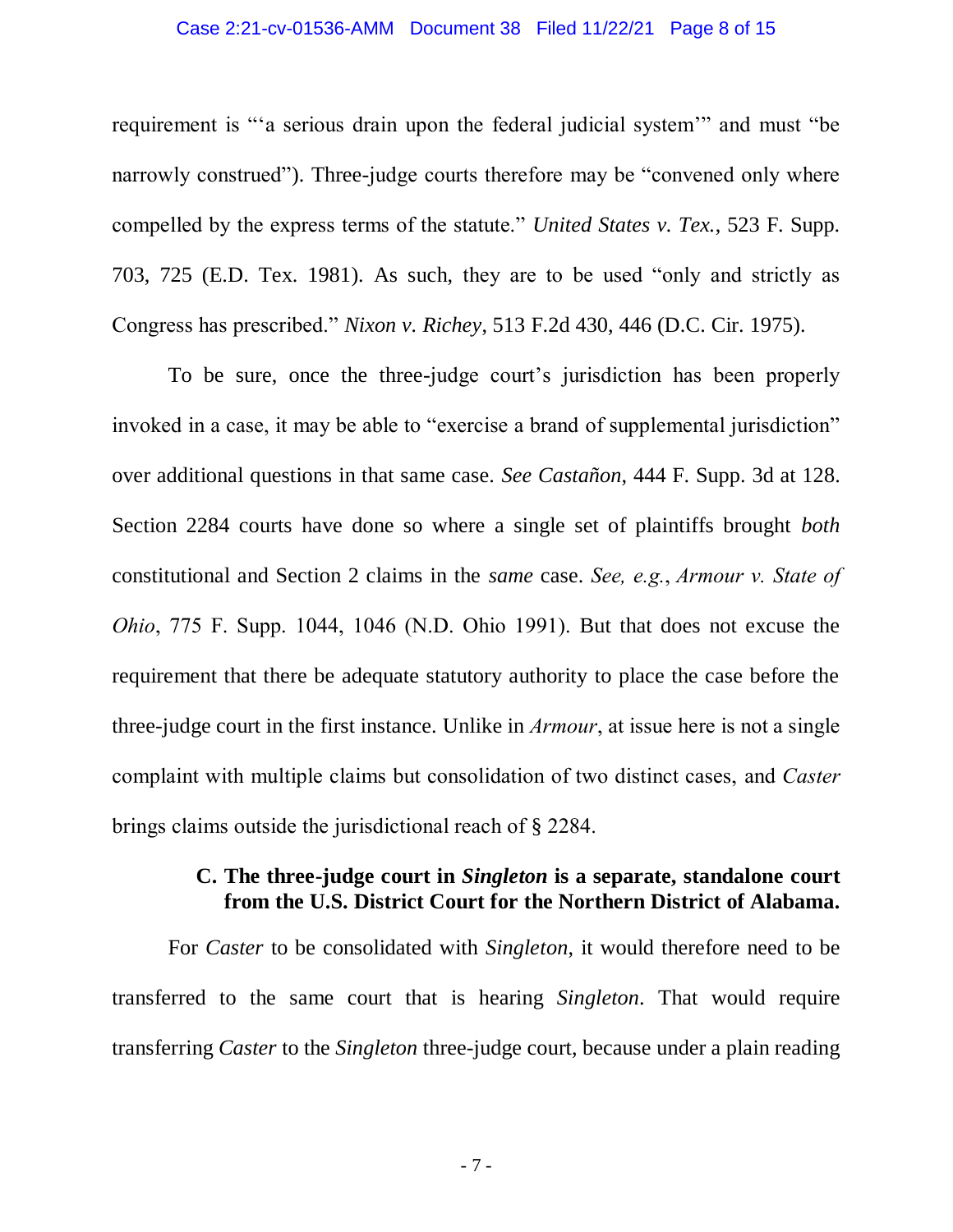of § 2284, the three-judge *Singleton* Court is a separate court entirely, not a mere arm or panel of the district court. Section 2284, however, does not allow for this.

Section 2284 creates an independent "district court of three judges" of limited jurisdiction to consider claims within its ambit, not a mere "panel" of an existing court. *See* 28 U.S.C. § 2284(a) ("A *district court* of three judges shall be convened . . . ."); *id.* § 2284(b) ("In any action required to be heard and determined by a *district court* of three judges . . . ."); *id.* § 2284(b)(1) (judges designated to serve "shall serve as *members of the court* to hear and determine the action or proceeding") (emphases added). Title 28 elsewhere carefully distinguishes between "panels" and "courts," as when it provides that "[i]n each circuit the *court* may authorize the hearing and determination of cases and controversies by separate *panels*, each consisting of three judges . . . ." 28 U.S.C. § 46(b) (emphases added). Had Congress sought for apportionment challenges to be heard by a three-judge panel of an existing district court, rather than convening a new three-judge district court, it could easily have said so.

Section 2284(b) reinforces this conclusion by providing rules for "the composition and procedure of the court" convened pursuant to  $\S 2284(a)$  that differ from the composition and procedure of an ordinary district court. For instance, "the chief judge of the *circuit*"—notably, not the chief judge of the district court in which the case was initially filed—"shall designate two other judges, at least one of whom

- 8 -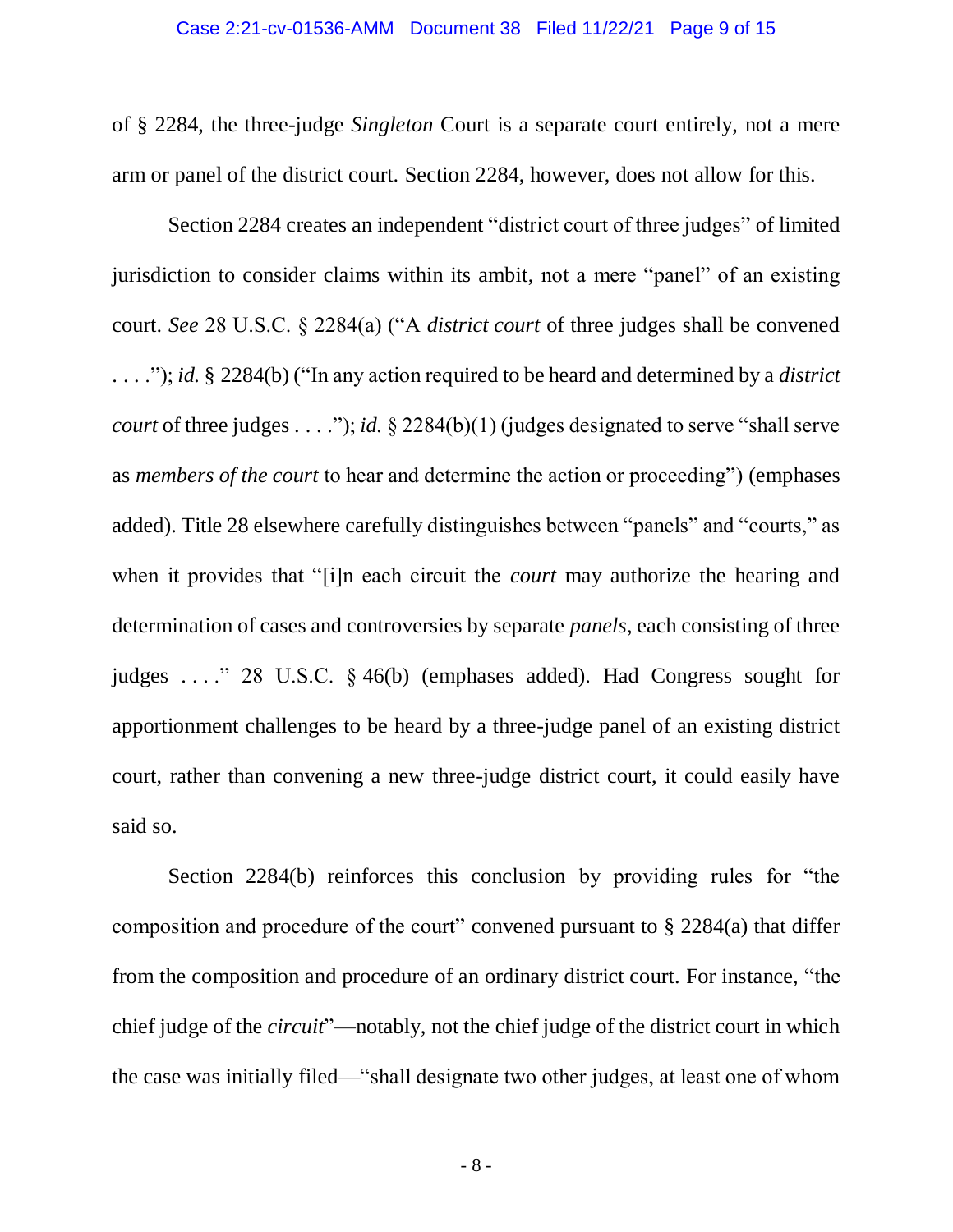shall be a circuit judge," 28 U.S.C. § 2284(b)(1) (emphasis added), a rule that ensures that the three-judge court will not be composed solely of judges from the district court in which the case is filed.<sup>1</sup> And while  $\S$  2284(b)(3) allows a single judge to conduct certain proceedings, it specifies that "[a]ny action of a single judge may be reviewed *by the full court* at any time before final judgment." *Id.* § 2284(b)(3) (emphasis added). This provision only makes sense if the three-judge district court is a separate "court," rather than an arm or panel of an existing district court. Otherwise, the statute would seem to empower only the entire district court—that is, all active judges of the district court in which the case was originally filed, *id.* § 132(b)—to review decisions made by a single judge in a three-judge case pursuant to § 2284(b). But the statute makes clear that it is only the three designated judges who must "serve as members of the court to hear and determine the action or proceeding." *Id*. § 2284(b)(1).

Section 2284's text thus demonstrates that a three-judge district court convened pursuant to that provision is a separate court from the ordinary district court in which the case was originally filed. Precedent confirms this conclusion. Three-judge courts have consistently held that "[t]he three-judge district court is . . . an extraordinary court and technical requirements relating to its jurisdiction are to

<sup>&</sup>lt;sup>1</sup> Indeed, the *Singleton* Court is comprised of one judge from the Northern District Alabama, one judge from the Southern District of Alabama, and one judge from the Eleventh Circuit.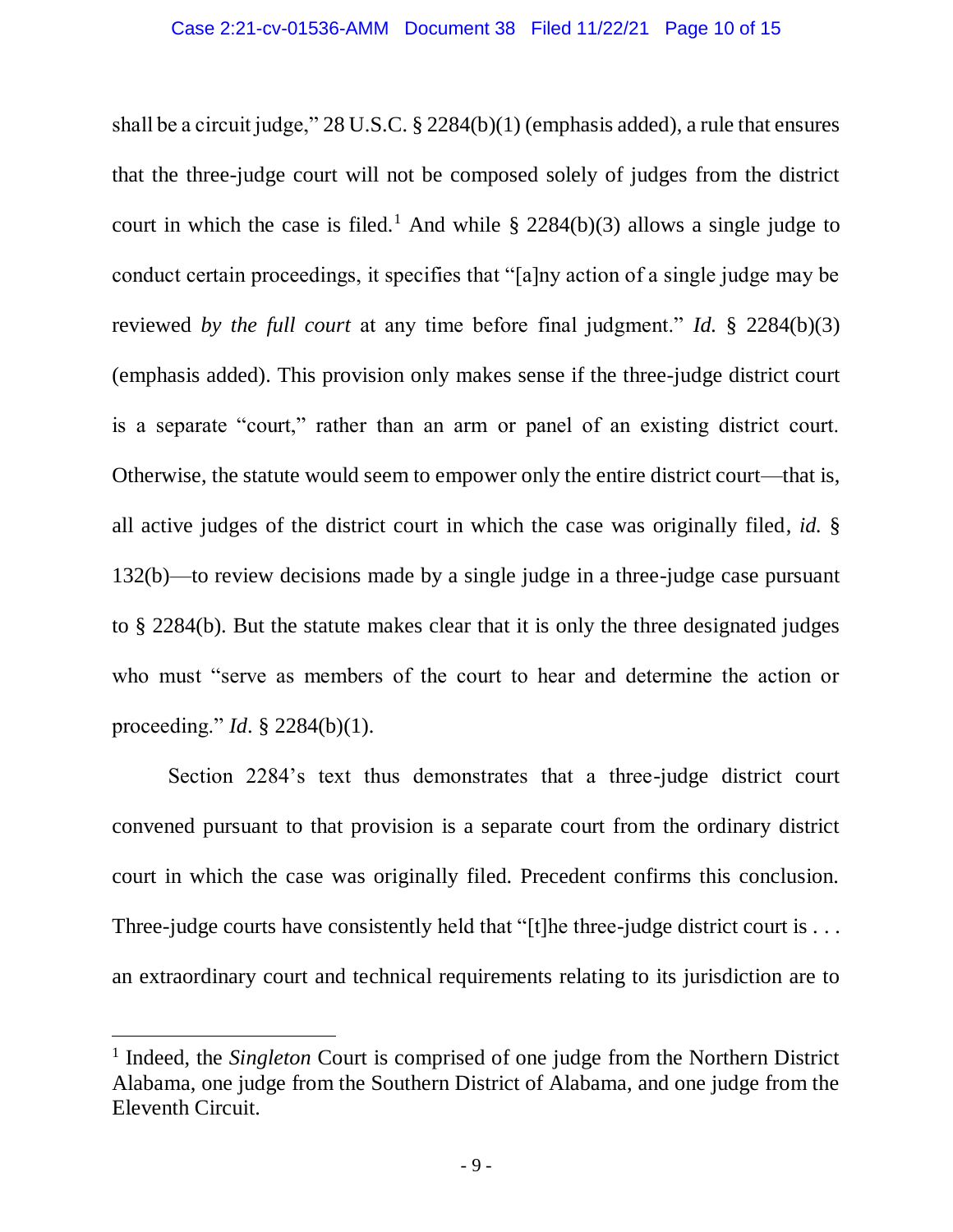#### Case 2:21-cv-01536-AMM Document 38 Filed 11/22/21 Page 11 of 15

be strictly construed." *Jehovah's Witnesses*, 278 F. Supp. at 493. And they have explained that "[a] three-judge court does not exist until it has been created by the Chief Judge of the Circuit." *Hart v. Kennedy*, 314 F. Supp. 823, 824 (W.D. Okla. 1969). Each of those descriptions is consistent with § 2284's text in describing the three-judge court as a separate court, not just as a panel of the existing district court in which suit was filed.<sup>2</sup>

Thus, for *Caster* to be consolidated with *Singleton*, *Caster* would need to be transferred specifically to the three-judge court that is hearing *Singleton*. No such transfer is possible. Absent consent, a case may be transferred only to a "district or division where it might have been brought. . . ." 28 U.S.C.  $\S$  1404(a). Even if this statute authorizes transfer to a three-judge district court specially convened pursuant to § 2284, which is far from clear, it would not allow the transfer of *Caster* to the three-judge court in *Singleton* because *Caster* could not "have been brought" in that court, as it does not fall within § 2284's three-judge court provision. Thus, because § 2284 both *requires* that *Singleton* be heard by a three-judge court and *precludes*

 $2$  In a 1957 case, the Fourth Circuit stated without consideration of the statutory text that a "court of three judges is not a different court from the District Court, but is the District Court composed of two additional judges sitting with the single District Judge before whom the application for injunction has been made." *Jacobs v. Tawes*, 250 F.2d 611, 614 (4th Cir. 1957). That statement was dictum, as the court's holding turned on the scope of the three-judge court requirement, not on the relationship between the three-judge court and the district court in which suit was filed. *See id.*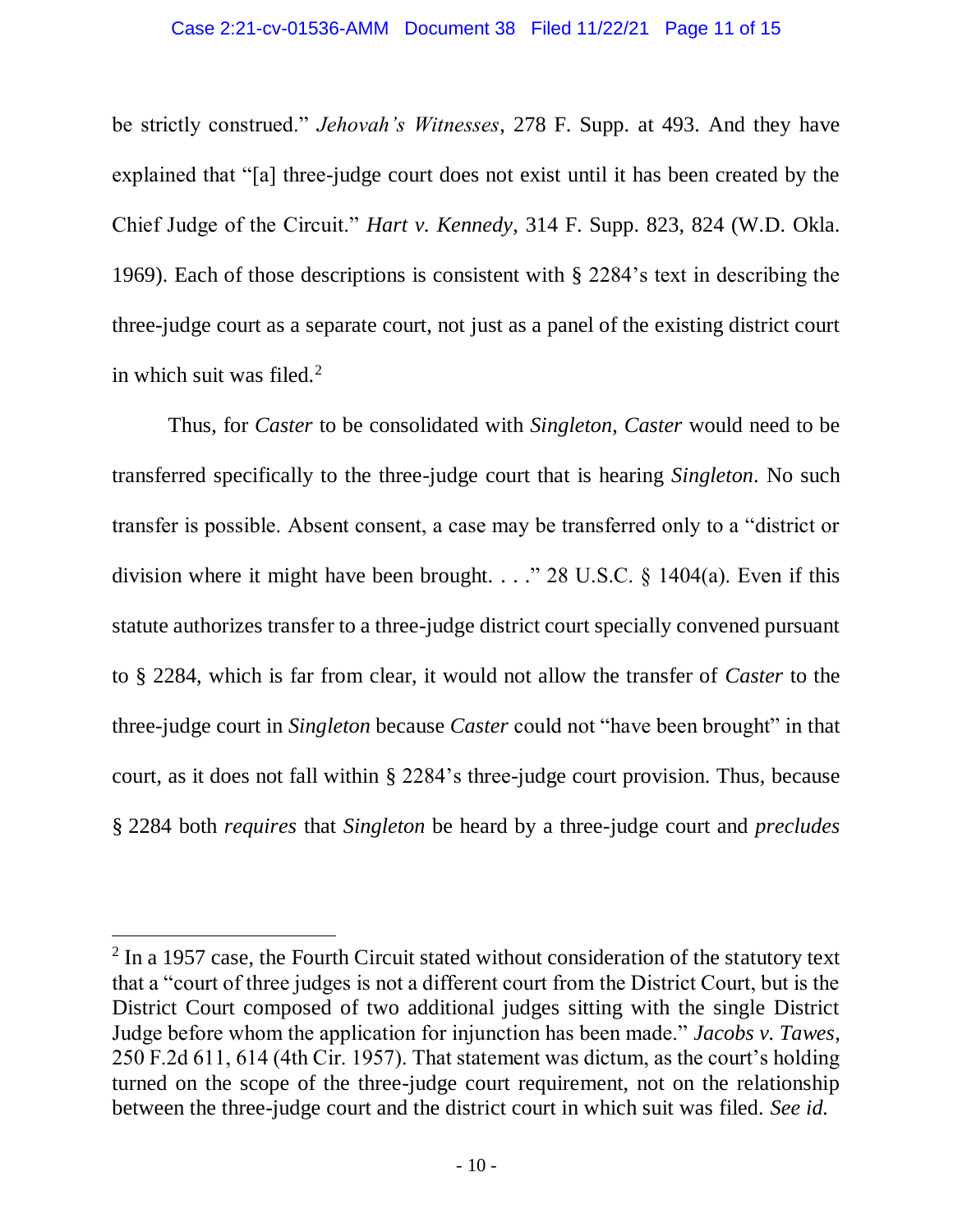*Caster* from being brought before such a court, no transfer of venue could possibly bring the two cases before the same "court" so as to allow consolidation.

For these reasons, Defendants' arguments that the three-judge *Singleton* court possesses broad federal question jurisdiction under 28 U.S.C. § 1331 cannot be reconciled with § 2284, which makes plain that the three-judge court's jurisdiction is limited to *constitutional* challenges to congressional apportionment schemes. Not only are Defendants asking this Court to ignore Congress's express jurisdictional limitations, *Mitchell v. Donovan*, 398 U.S. 427, 432 (1970) ("[T]he three-judgecourt legislation is not a measure of broad social policy to be construed with great liberality, but is rather an enactment technical in the strict sense of the term and to be applied as such.") (internal quotation marks omitted), to adopt Defendants' arguments would be to strip § 2284 of all meaning, *Life Tech. Corp. v. Promega Corp.*, 137 S. Ct. 734, 740 (2017) ("Whenever possible . . . we should favor an interpretation that gives meaning to each statutory provision.").

# **II. Even if the cases could be consolidated, consolidating** *Singleton* **and**  *Caster* **would create confusion and prejudice the** *Caster* **Plaintiffs.**

*Caster* and *Singleton* raise fundamentally different claims and neither the facts nor the arguments in the two cases overlap.<sup>3</sup> As such, consolidating the two actions

<sup>&</sup>lt;sup>3</sup> Any risk of inconsistent rulings is minimized by the existing case schedules. *Singleton* has already been set for a preliminary injunction hearing nearly six weeks from now. Even proceeding on an expedited basis, there is little risk that this Court would issue a substantive ruling before the *Singleton* Court does.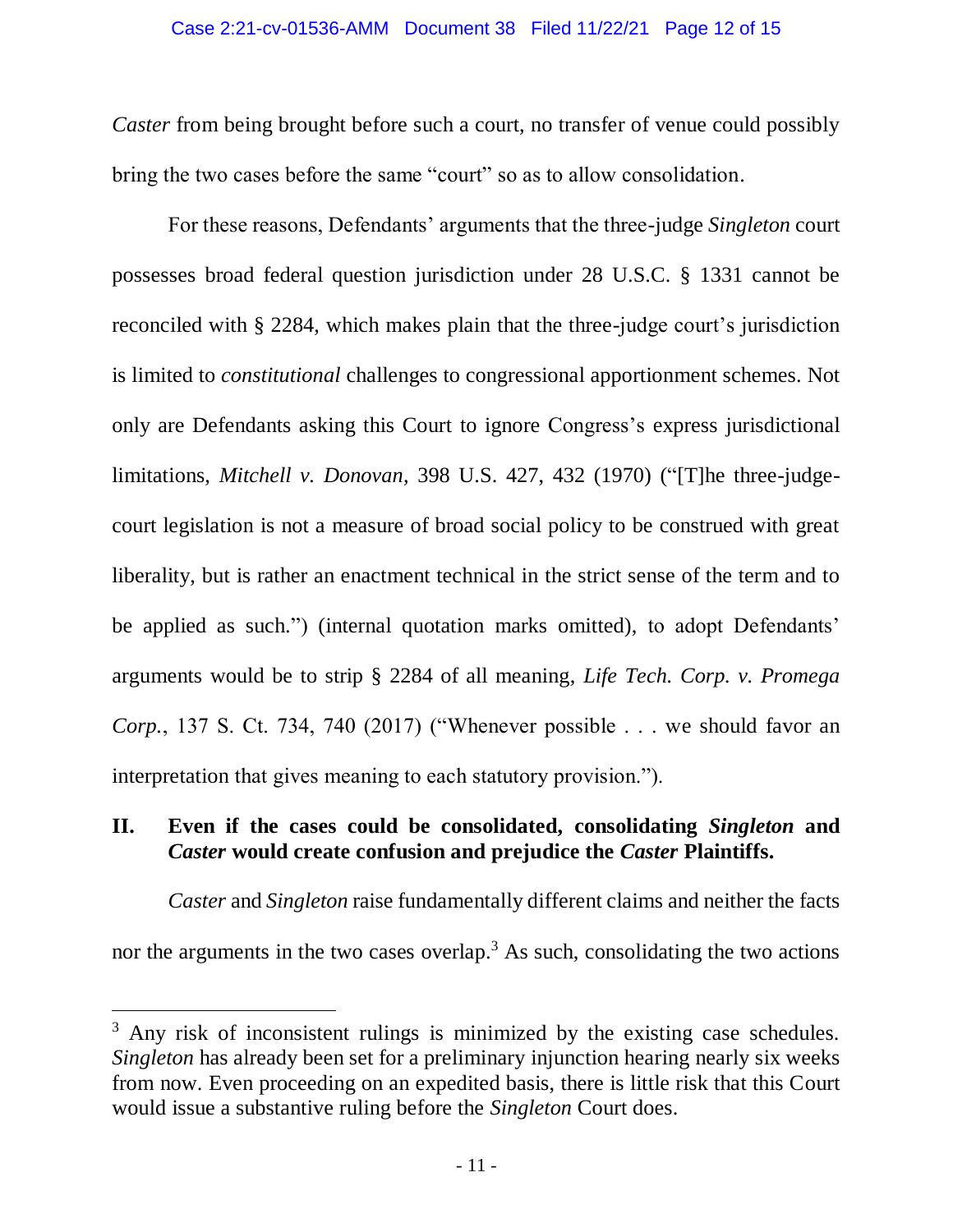will create confusion and prejudice the *Caster* Plaintiffs.

*Singleton* challenges the state's enacted congressional map on the basis that the inclusion of a majority-minority district is an unconstitutional racial gerrymander. *See, e.g.*, Am. Comp. at ¶¶ 1-3 *Singleton v. Merrill* (No. 2:21-cv-01291-AMM), ECF No. 15. *Singleton* also alleges that the map was enacted with discriminatory intent. *Id.* at ¶¶ 75-79. By contrast, Plaintiffs assert that Section 2 of the Voting Rights Act requires the creation of two majority Black congressional districts and do *not* bring any intent claims. Compl. at ¶¶ 89-95, ECF No. 3.

The applicable legal standards for these distinct claims will require primarily different evidence. *Singleton* will involve evidence of legislative intent and whether racial considerations predominated over other traditional redistricting criteria in the map-drawing process for the enacted plan*. See Abbott v. Perez*, 138 S. Ct. 2305, 2324-25 (2018)*.* Discovery and evidence are likely to focus on examining legislative proceedings and the statements and motivations of legislators and map drawers*. Id.* In contrast, *Caster* will require no proof of legislative intent and will focus instead on expert testimony regarding the geographical distribution of Alabama's Black population and whether Black Alabamians are both sufficiently populous and geographically compact to form the majority of two congressional districts. *Ala. State NAACP v. Ala.*, 2020 WL 583803, at \*9-10 (M.D. Ala. Feb. 5, 2020). Additional expert testimony will relate to whether voting in Alabama is racially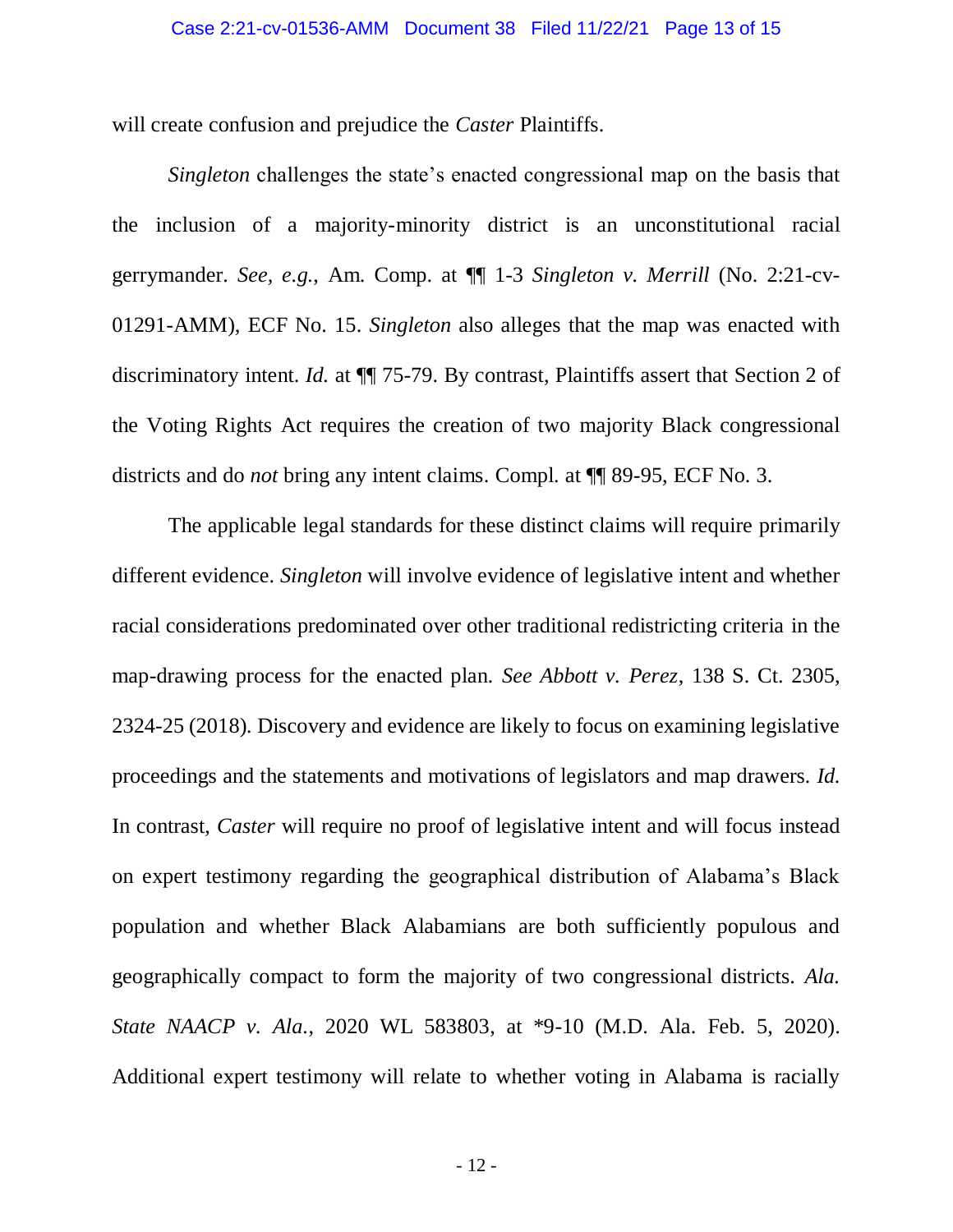polarized such that Black Alabamians' candidates of choice are routinely defeated by white bloc voting*. Id.* at \*27 ("[P]laintiffs must rely on expert testimony and statistical evidence to assess the voting patterns of minority and white voters*.*"). Finally, *Caster* will involve the evaluation of the Senate Factors, which are unique to Section 2 claims. *Id.* at \*10. In sum, the facts, witnesses, evidence, and arguments relevant to each case are distinct.<sup>4</sup> Accordingly, consolidating the two cases will prejudice the *Caster* plaintiffs by forcing them not only to litigate vigorous opposition from the state, but to navigate *Singleton*'s differing legal theories and evidence so that neither interferes with their claims.

For these reasons, consolidating *Caster* and *Singleton* would promote neither judicial efficiency nor the interests of justice.<sup>5</sup>

# **CONCLUSION**

For these reasons, Plaintiffs respectfully request that the Court deny Defendants' motion for consolidation.

<sup>&</sup>lt;sup>4</sup> To the extent there is any overlap of State's witnesses between the two cases, Plaintiffs are willing to coordinate related discovery with the *Singleton* parties. There is no need to consolidate the cases to serve this end.

<sup>&</sup>lt;sup>5</sup> On November 19, 2021, the Western District of Texas issued an order consolidating several cases challenging Texas's apportionment plans. The court's order did not provide analysis of the arguments opposing consolidation presented here. Order, *LULAC, et al. v. Abbott, et al.*, 21-cv-00259-DCG-JES-JVB, ECF No. 22.